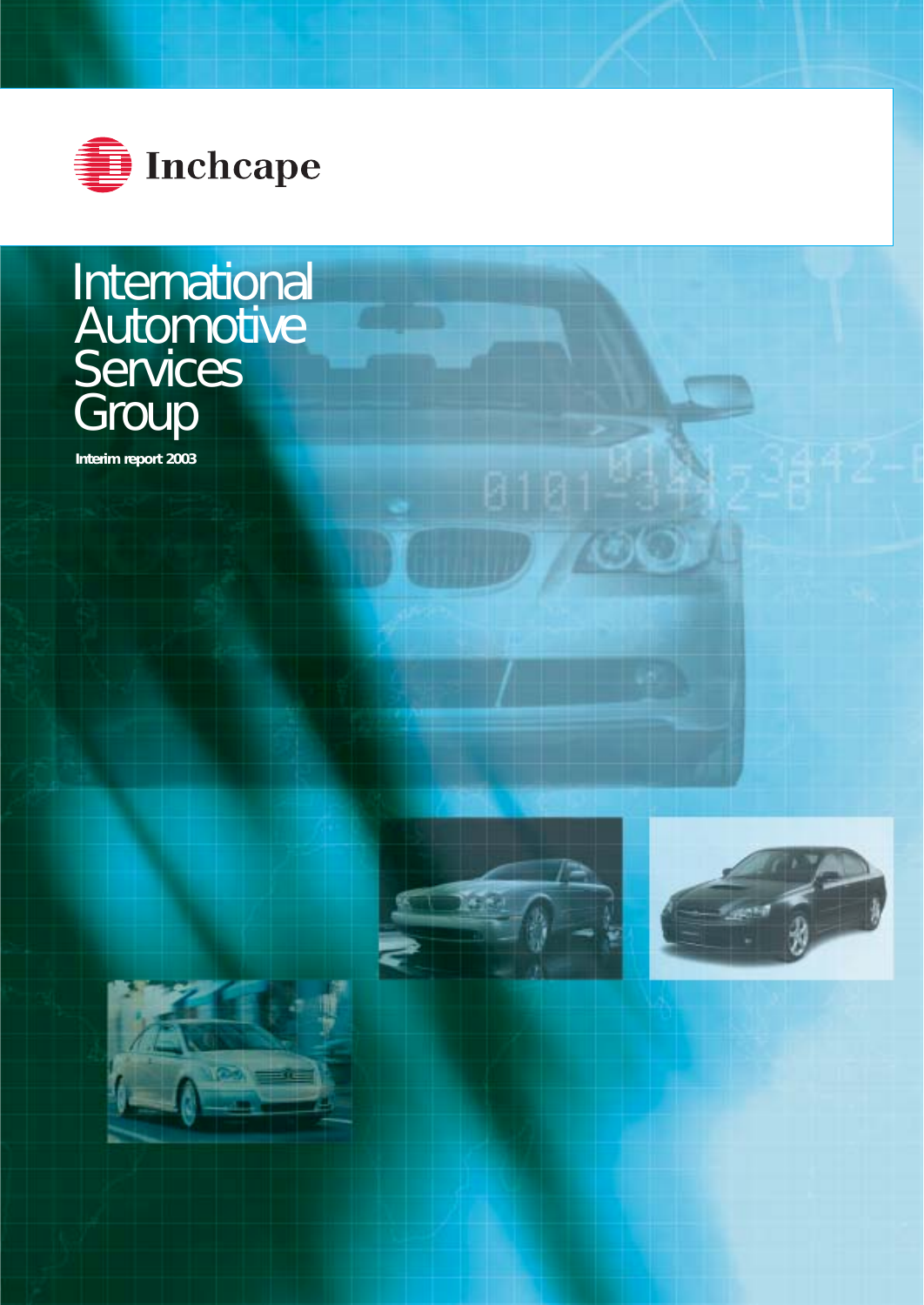#### **Contents**

#### **01** This is Inchcape

- **02** Chairman's statement
- **06** Consolidated profit and loss account
- **07** Statement of total recognised gains and losses<br>**07** Reconciliation of movements in
- Reconciliation of movements in shareholders' funds
- **08** Summarised consolidated balance sheet<br>**09** Consolidated cash flow statement
- **09** Consolidated cash flow statement
- **10** Notes to the accounts

# Far reaching

# United Kingdom<br>Inchcape offers a choice of products and channels

to market and a range of Business Services, including logistics, refurbishment and re-marketing, to corporate customers. We are aligned to a number of selected specialist manufacturers including BMW, Toyota/Lexus, the Premier Automotive Group of Ford (PAG), Mercedes-Benz and Ferrari/Maserati.

### **Greece**

Inchcape has been the Importer and Distributor in Greece for Toyota since 1987, now selling around 30,000 units per annum. We also provide a range of financial products to the Toyota retail customer. In addition we retail Toyota/Lexus vehicles in Athens and Salonica. We are in the process of expanding our Retail reach.

Our Greek operation also holds the Toyota distribution rights for Bulgaria, Romania and Macedonia.

**Belgium**<br>Our Import and Distribution business in Belgium for Toyota/Lexus has been part of the Group since 1979. We sell over 25,000 cars per annum through a mainly independent network of some 130 dealerships.

## Australia

We have been the Subaru Importer and Distributor in Australia for over ten years and are now also the sole Retailer for Subaru in Melbourne, a territory that represents some 20.0% of the Australian market. Our facilities include our flagship site at Subaru Docklands, the world's largest Subaru dealership.

In Sydney we exclusively retail VW and Jaguar through six dealerships. We also represent Volvo and Subaru in the greater Sydney area. In total this business sells over 5,000 new and used cars per annum.

## Hong Kong

In Hong Kong we are the exclusive Importer and Retailer for Toyota/Lexus, Daihatsu, Hino, Jaguar, Mazda and Peugeot. Combined, these franchises regularly achieve over 40.0% of the market. Our Crown Motors business has held the Toyota franchise since 1966 and Toyota has been market leader for over twelve years.

We also own 50.0% of Inchroy, a joint venture with Bank of America, a market leader in the provision of automotive financial services.

## Singapore

We exclusively Import and Retail for Toyota/Lexus and Suzuki in Singapore. Inchcape's market share in this territory comfortably exceeds 25.0%. We have held the Toyota franchise since 1967. In this market we have to purchase, on the customers behalf, a Certificate of Entitlement (COE) from the Government in order to buy a new vehicle. Automotive retailers have to bid for them on a fortnightly basis.

# An international automotive services group

Inchcape, an international automotive services group, provides quality representation for its selected manufacturer partners, a choice of channels to market and products for its retail customers and a range of business services for its corporate customers.

Operations are focused on the UK, Greece, Belgium, Australia, Hong Kong and Singapore. Inchcape's activities include exclusive Import, Distribution and Retail, Business Services, automotive E-commerce and Financial Services.

# Focused





Import, distribution and retail In all our markets we import and distribute vehicles on behalf of our key manufacturer partners. We are responsible for the retail network, model range, specification, price positioning, marketing strategy and the provision of an aftersales infrastructure.

In markets such as Hong Kong and Singapore, we also exclusively retail all the vehicles we import thus removing the distinction between the importer and retailer. Whilst this unified approach is best suited to city state markets, it is also applicable in Greece and Australia as the local market size and structure of cities like Athens and Melbourne support such a model.

# UK Retail

We aim to represent between 5.0% and 10.0% of our Original Equipment Manufacturer (OEM) partners' national sales volumes in contiguous market areas.



#### Financial services

This business segment encompasses financial services joint ventures, which provide retail finance to our customers as well as our UK Leasing and Fleet Solutions businesses. Through these businesses we offer corporate customers a choice of contract hire, fleet management or personal leasing arrangements.

## Business services\*

Inchcape Automotive provides specialist expertise in vehicle preparation, refurbishment and transport logistics to vehicle manufacturers and rental and fleet operators. We also offer fleet management and re-marketing services, principally to vehicle manufacturers.

Business Services is a growth opportunity for Inchcape and the building blocks are in place in the UK. We are now starting to focus on the major markets in Continental Europe as manufacturers seek pan European solutions.

\*Included within Import, distribution and retail segment.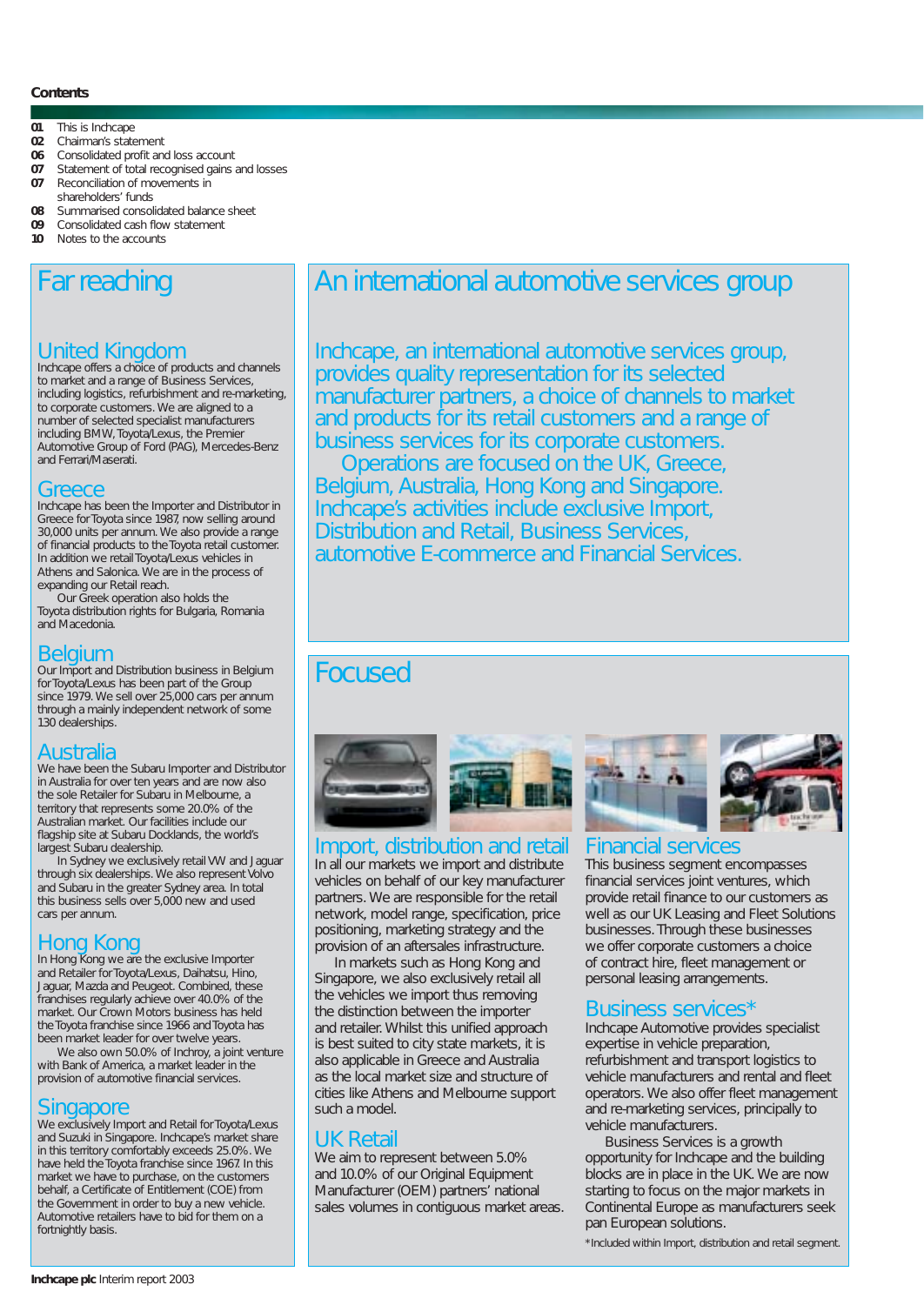# **Partnering**

Our key manufacturer partners are Toyota/Lexus, Subaru, Ferrari/Maserati, BMW and the Premier Automotive Group of Ford.



# Performance update

# +15.9%

**Operating profit before goodwill amortisation\* rose by 15.9% to £68.7m. Profits increased in the UK, Greece, Belgium, Australia and Singapore.**

\*See note 1.

# +21.5%

**Headline earnings per share† (before goodwill amortisation and exceptional items) rose by 21.5% to 62.1p.**

† See note 3.

# +20.0%

**Dividend per share rose by 20.0% to 12.0p.**

# Block Exemption – an overview

European Block Exemption legislation is the framework by which vehicle manufacturers regulate their distribution and retail channels in individual European markets and the European Union as a whole. The methods by which most OEMs interpreted this legislation was seen by the European Commission as anti-competitive for the consumer and restrictive to the dealer. Consequently, the legislation has been revised.

We have consistently stated that the benefits and opportunities offered to Inchcape by the revised legislation far outweighed any perceived threat. Time is proving this forecast correct.

In Retail, our strategy of developing scale businesses in the specialist sector has left us ideally placed to take advantage of the new structure. The new regulations will foster a balanced relationship between manufacturers and large scale retailers, with the retailer now having far greater freedom of choice on the location and number of dealerships.

In our Toyota Distribution businesses, we have signed new five year contracts and started to reorganise our existing networks in both Greece and Belgium to achieve the correct balance of investment and return for our dealers. In Greece we are taking advantage of these changes to invest in large contiguous retail market areas.

Whilst the full impact of Block Exemption will evolve over the coming months and years, we envisage that consolidation within the UK retail sector will offer growth opportunities for Inchcape.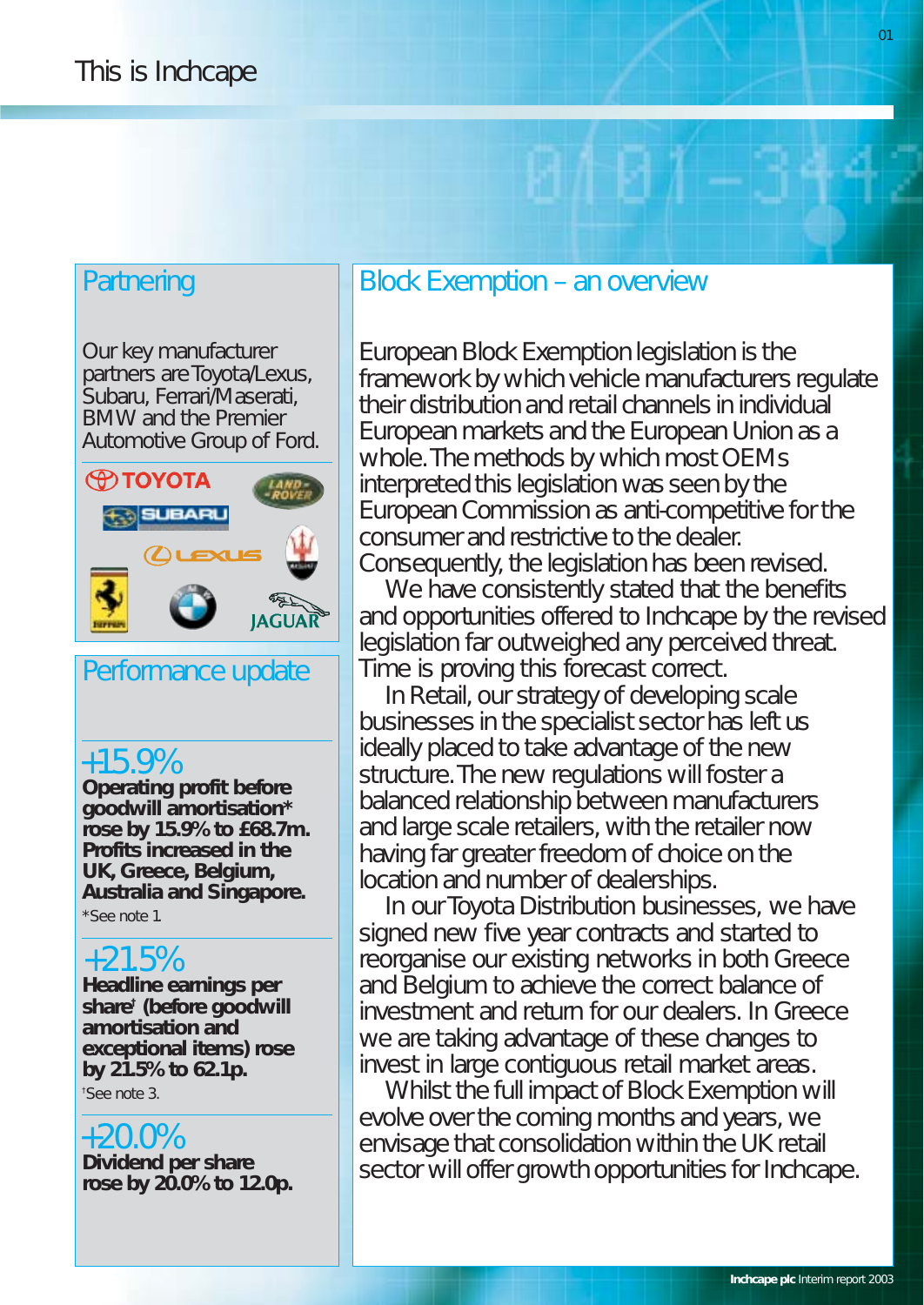"Our BMW division is one of the largest in the UK, whilst our contiguous territory is the biggest in the country."

## Results overview

This set of impressive results continues the trend of reporting profit growth for every set of interims since Inchcape became a pure automotive services group in July 1999.

Headline profit before tax (before goodwill amortisation and exceptional items – see note 3) in the first six months of 2003 was up 16.5%, at £66.4m, compared to 2002. Headline earnings per share increased by 21.5% to 62.1p. In Singapore profits rose sharply. This together with strong performances in Greece and Australia and improved earnings in the UK and Belgium has more than compensated for a decline in Hong Kong profits.

# Block Exemption

The revised European Block Exemption legislation has turned out largely as predicted, with a positive outcome overall for the Group. Our Toyota businesses in Greece and Belgium have entered into new distribution contracts for a minimum period of five years through to September 2008. These contracts highlight the strength of the relationship between Inchcape and Toyota.

In the UK most OEMs have used the revised Block Exemption legislation to revisit existing agreements with their current retail partners and now see fewer but much larger scale relationships as the way forward. As announced today, we have increased our BMW representation with seven of our dealerships forming a large contiguous territory extending from Tunbridge Wells in the east through to Thames Ditton in the west. This was achieved through the acquisition of dealerships in Tunbridge Wells, Sevenoaks, Croydon and Banstead from

L&C Holdings Limited (L&C), and Cobham and Wimbledon from William Jacks PLC (William Jacks). At the same time we disposed of our BMW businesses in Harold Wood and Chigwell, Essex. We believe that greater scale and a geographically focused market area places us in a strong position from which we can generate improved returns. Our BMW division is one of the largest in the UK, whilst our contiguous territory is the biggest in the country.

The Premier Automotive Group of Ford (PAG) also reviewed its long term UK retail partnerships and we have subsequently been awarded the Bristol market area for Land Rover and Volvo. This territory, allied to our existing operations stretching from Southampton to Worcester, will provide a platform for further growth opportunities as we build a large contiguous territory. We are also exploring various infill opportunities to complement our sizeable Toyota/Lexus territories.

We believe the Block Exemption reforms offer our UK Retail business considerable opportunities and greater security of tenure. As a result of the network restructuring undertaken with our key manufacturer partners (BMW, Toyota/Lexus, Mercedes-Benz, PAG and Ferrari/Maserati) we will have a large scale, geographically focused portfolio of businesses, many in contiguous territories, which will provide a high quality platform from which to expand in the future. In this regard, we will benefit from our experience of operating territories like this in other countries to increase customer satisfaction and reduce costs through improved business processes.

# Operating review

This section provides a summary of the Group's performance in our core markets. Group operating profit before goodwill amortisation, of £2.7m, rose by 15.9% from £59.3m to £68.7m. Profits increased in the UK, Greece, Belgium, Australia and Singapore.

| For the six months<br>ended 30 June              | 2003<br>$fm$ | 2002<br>fm |
|--------------------------------------------------|--------------|------------|
| Operating profit                                 | 66.0         | 56.6       |
| Goodwill amortisation                            | 27           | 27         |
| Operating profit before<br>goodwill amortisation | 687          | 593        |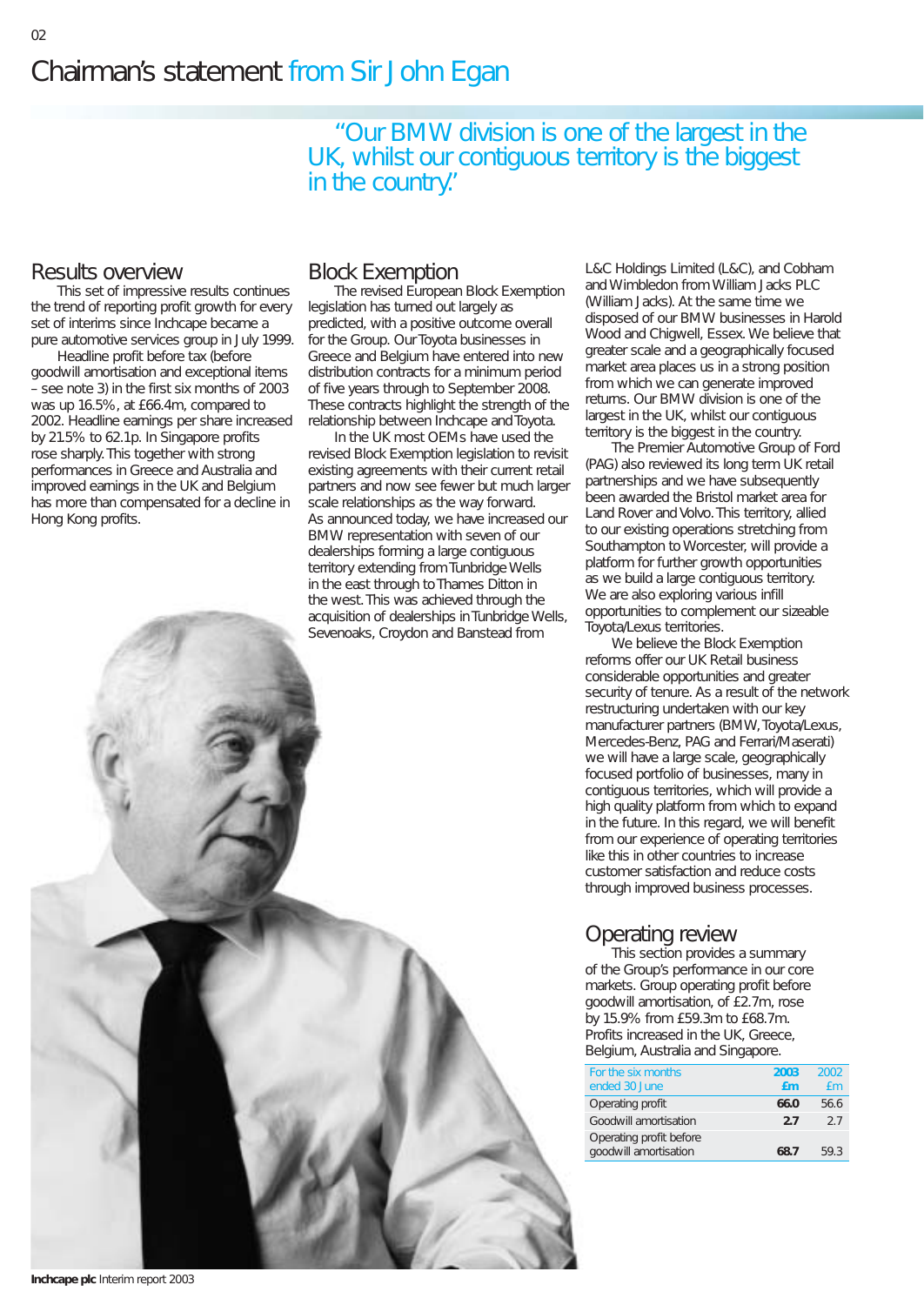## United Kingdom

| For the six months<br>ended 30 June              | 2003<br>fm | 2002<br>fm |
|--------------------------------------------------|------------|------------|
| Operating profit                                 | 9.6        | 77         |
| Goodwill amortisation                            | 1.8        | 21         |
| Operating profit before<br>goodwill amortisation | 11.4       | 9 X        |

In the first half of 2003 the UK new car market was in line with the same period last year. Our UK Retail profits, before goodwill amortisation, however, rose by 5.0% to £8.4m. In addition, Financial Services' profits (included in the Financial Services' results) of £0.4m were generated by our UK Retail operations.

This performance was driven by strong organic growth from our Toyota and VW businesses with our new Mercedes-Benz market area also performing well. BMW suffered some margin erosion, partly due to model run outs and the disturbance associated with the restructuring of the network in and around London.

This encouraging growth was partly offset by higher overheads, especially in the areas of national insurance, pension costs, insurance, and start-up losses in our newly awarded Land Rover and Volvo territory in Bristol.

UK Retail has begun to implement improved business processes and revise its management structure. Whilst these changes are still at an early stage, they are already resulting in stronger used car sales, finance penetration and aftersales business.

Our Ferrari Distribution business has performed in line with 2002. Competitive pressure in the Maserati business, however, depressed margins and profitability. The Retail business should start to benefit from the complete refurbishment of our facility in Egham, which was officially reopened in March.

Market conditions remain difficult in Business Services with the daily rental market still suffering from lower and less consistent trading levels. Margins remain under pressure, and volume volatility has impacted operational efficiencies. We have benefited from extending our range of products and services and, in particular, we are experiencing good growth in profitability with our 'Inspect and Collect' business, with new contracts being awarded by both manufacturers and leasing companies.

Our Leasing and Fleet Solutions businesses have enjoyed a good start to the year benefiting from the economies of scale achieved through the amalgamation of the two back offices in late 2002. We are confident that these businesses will now show both revenue and profit growth.

As expected, our Autobytel UK business operated at close to breakeven benefiting from cost savings arising from a closer alliance with our UK Retail business.

In line with others in our industry peer group we have submitted a claim for the recovery of overpaid VAT for the period 1973 to 1994. Discussions with Customs and Excise regarding the claim are still at an early stage.

# Greece/Belgium

| For the six months<br>ended 30 June              | 2003<br>fm     | 2002<br>fm |
|--------------------------------------------------|----------------|------------|
| Operating profit                                 | 16.2           | 126        |
| Goodwill amortisation                            | 0 <sup>2</sup> | 02         |
| Operating profit before<br>goodwill amortisation | 164            | 12 R       |

In Greece we had a very good first half, maintaining market leadership. The successful launch of the new Toyota Avensis in May 2003, together with the continued strong performance of Corolla has resulted in an increase in our volumes of 4.3% in spite of a 4.4% decline in the market. This, together with growth in the contribution from our Greek ancillary businesses and operations in the Balkans, has resulted in improved profits in the first half of 2003.

In Belgium the market was down by 8.6% compared to the same period last year, partly due to the lack of a Brussels Motor show in 2003. Market share was slightly lower due to an early run out of the old Avensis, although the new model launched in May was well received. However, better margins allied to the continued strong sales performances from the RAV4 and Land Cruiser helped Toyota perform extremely well in the period, with profits slightly above the much improved results of last year.

# Australia/New Zealand

| For the six months<br>ended 30 June              | 2003<br>$fm$ | 2002<br>fm |
|--------------------------------------------------|--------------|------------|
| Operating profit                                 | 11.2         | 96         |
| Goodwill amortisation                            | 0.3          | 03         |
| Operating profit before<br>goodwill amortisation | 11.5         |            |

The market in Australia was 8.9% up on the first half of last year. Subaru increased sales by 5.3% achieving a market share of 3.3%. This is only slightly down on last year, despite the run out of the Liberty and Outback prior to the launch of new models in the final quarter of 2003. This volume increase, allied to better margins, has increased Subaru Australia's profitability in the first half.

# Operations update



#### **BMW**

During the first half of 2003, we have extended our BMW/MINI representation in the UK by forming a large contiguous market area. This territory stretches from Tunbridge Wells in the east to Thames Ditton in the west. In addition, we also represent BMW/MINI in Reading.



#### **Ferrari showroom**

In March 2003, Tower Garage, our Ferrari/Maserati showroom in Egham, Surrey, was officially reopened following a complete redevelopment. The capacity of the showroom has more than doubled, and can now display up to fifty Ferrari/Maserati cars.



#### **Inchcape Automotive**

In May this year our Eurofleet business was rebranded 'Inchcape Automotive' as part of our strategy to have all our Business Services activities branded under the Inchcape name.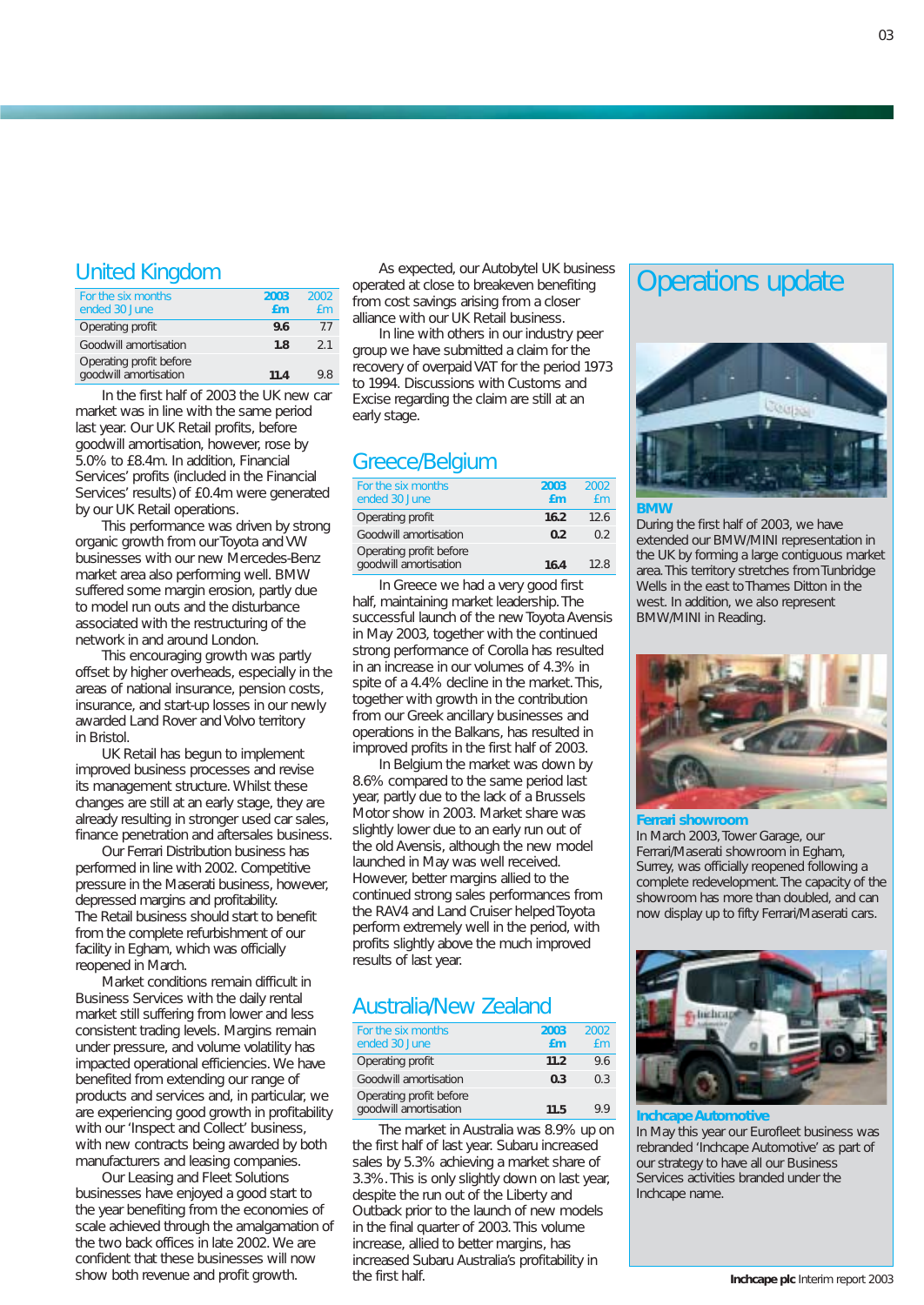Subaru Melbourne, in its first full year of trading, is generating profits in line with our expectations and has sold over 2,500 new and used cars during the first six months of 2003.

In Sydney our Retail dealership refurbishment programme is now almost complete. Strong performances from our Subaru and VW dealerships have been more than offset by our Jaguar and Volvo businesses. National sales volumes for these marques were significantly lower than OEM expectations.

Our developing Business Services operation, AutoNexus, has started the year well and we are considering expansion opportunities.

# Hong Kong

| For the six months<br>ended 30 June              | 2003<br>fm | 2002<br>f <sub>m</sub> |
|--------------------------------------------------|------------|------------------------|
| Operating profit                                 | 10.3       | 171                    |
| Goodwill amortisation                            |            |                        |
| Operating profit before<br>goodwill amortisation | 10.3       | 171                    |

The outbreak of the Severe Acute Respiratory Syndrome (SARS) in Hong Kong, together with car tax increases, has impacted consumer confidence in the first half of the year. This further depressed an already weak market, which was some 26.6% down on the same period last year. The market is currently at its lowest level since at least 1990. In market share terms, excluding the taxi segment, our Toyota/Lexus penetration has remained stable at c. 29.0%.

Actions have been taken, in the first half, to reduce the cost base of the business. We have also benefited from the decision taken last year to fully integrate the back office activities across all our franchises. Profits from our Financial Services' joint venture, Inchroy, fell but still contributed some £2.7m.

Given the difficult market circumstances, generation of £10.3m in operating profit with a trading margin of 8.8% is an excellent achievement.

## Singapore/Brunei

| For the six months<br>ended 30 June              | 2003<br>fm | 2002<br>fm      |
|--------------------------------------------------|------------|-----------------|
| Operating profit                                 | 20.1       | 10.3            |
| Goodwill amortisation                            | 0.4        | 0 <sub>1</sub>  |
| Operating profit before<br>goodwill amortisation | 20.5       | 10 <sub>4</sub> |

In Singapore, we experienced strong trading in the first half of 2003 primarily due to an outstanding Toyota/Lexus performance.

An increase in the number of Certificates of Entitlement (COE) issued by the Government has resulted in the Singapore car market growing by 21.1% compared to the first half of last year. The improved transparency of the COE bidding process has allowed us to manage, to a greater extent, the cost of acquiring COEs. This, allied to an improved sales mix, has strengthened our Toyota/Lexus operating margins from 4.1%, in the first half of 2002, to 6.8% in 2003.

Toyota/Lexus increased their market share to an impressive 31.5% with a significant improvement in sales across the product range, and the successful launch of the Toyota Vios in February 2003.

In Brunei, Toyota remains market leader and profits have increased by 31.7%.

#### **Other**

| For the six months<br>ended 30 June              | 2003<br>fm | 2002<br>fm |
|--------------------------------------------------|------------|------------|
| Operating profit                                 | 7.9        | 5.1        |
| Goodwill amortisation                            |            |            |
| Operating profit before<br>goodwill amortisation | 79         | 51         |

In Finland the combination of market growth, changes to tax legislation and new products have stimulated Mazda sales volumes, which have more than doubled, resulting in a significant rise in profits.

Guam has also experienced strong trading and profitability as customers replaced and repaired damaged vehicles following the severe typhoons in late 2002.

Profits from our Toyota businesses in Ethiopia have decreased as a result of a depressed market and margin pressure following an increase in excise taxes in January 2003.

## Central costs

| For the six months | 2003  | -2002 |
|--------------------|-------|-------|
| ended 30 June      | fm    | fm    |
|                    | (9.3) | (5.8) |

Central costs of £9.3m include a one off charge of £2.9m, which relates to the exit of a lease on a property. We are taking action to recover losses associated with this exit and any further disclosure could prejudice this action.

## Financial review

#### **Accounting standards**

No new Financial Reporting Standards have been adopted during 2003. The accounting policies applied during the year are unchanged from those stated in the 2002 Annual report and accounts.

#### **Acquisitions and disposals**

On 30 June 2003, as part of the BMW network restructuring, we sold our South Bank, London, dealership to a subsidiary of BMW (GB) Ltd for £1.4m net of estimated costs.

Today we announced the completion of the largest BMW contiguous territory in the country. To secure this market area we purchased two BMW dealerships from William Jacks and acquired L&C, which owns four BMW businesses to the south of London. These acquisitions have cost the Group, in aggregate, c. £18.9m, excluding costs.

We have also completed the sale of our BMW businesses in Harold Wood and Chigwell to a subsidiary of the Sytner Group for a cash consideration of £10.1m, excluding costs. These disposals are part of our strategy to focus our BMW representation to the west and south of London.

#### **Cash flow, interest and financing**

The Group's tight control of working capital, together with its impressive trading performance, generated a net cash inflow of £36.0m for the period. This resulted in a net cash position of £52.6m at 30 June 2003, once again demonstrating the Group's excellent cash generation capabilities.

The net interest charge of £2.3m in the first half of 2003 (2002 – £2.3m) has been impacted by significant cash balances in countries with low interest rates whilst the core Group debt is in the UK, which has a higher interest rate.

Working capital is influenced by many factors, such as product launches and seasonality across our markets. We anticipate working capital will increase, to a degree, during the second half of the year.

#### **Exchange effects**

The £9.4m increase in Headline profit before tax is despite a £1.0m reduction arising from using average exchange rates for 2003 compared to those for 2002. This net effect was caused by a weakening of the Singapore and Hong Kong dollars, which was only partially offset by a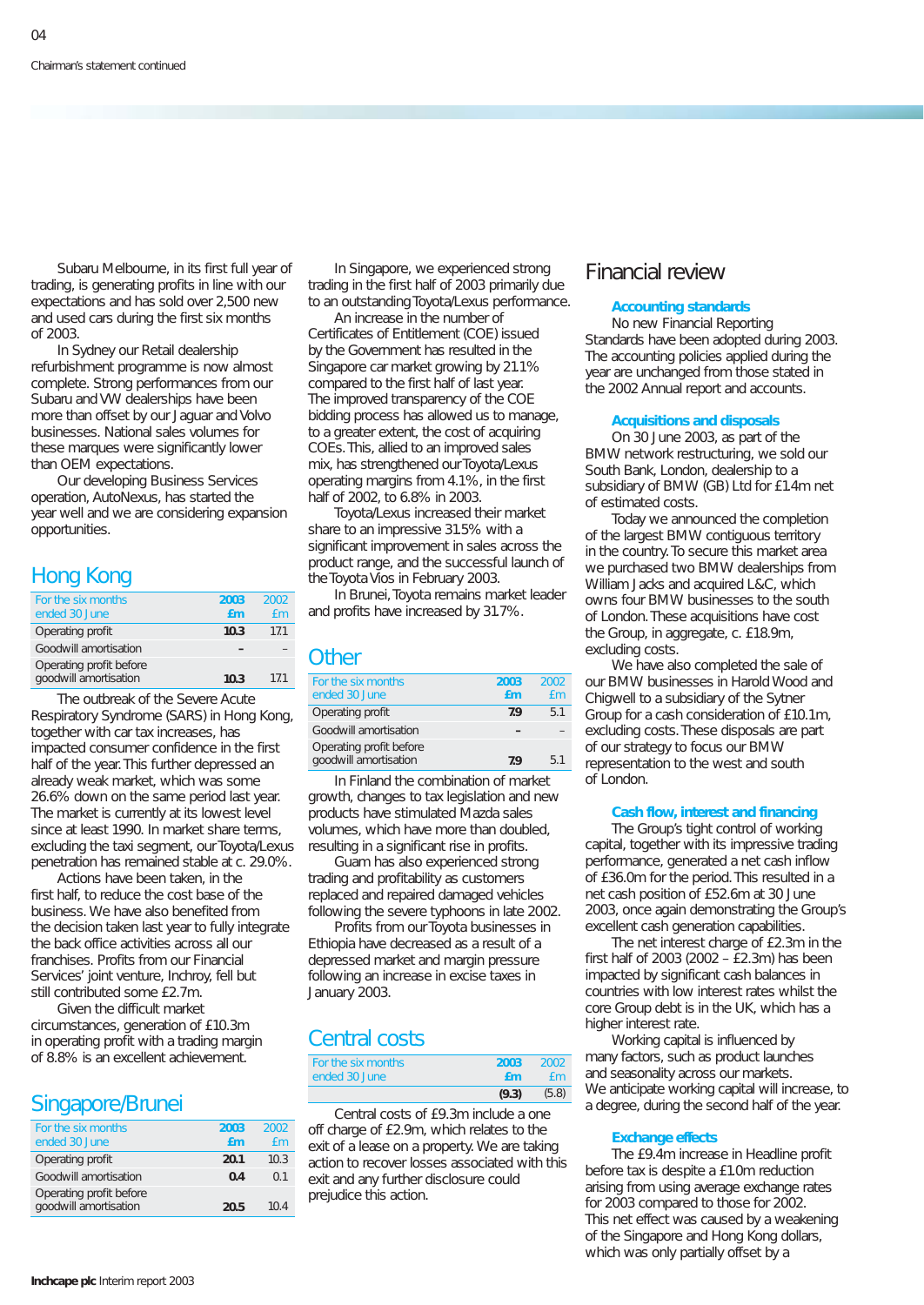# "The Group has consistently generated profit and earnings growth. Our geographic spread and scale presence with our core OEM partners are critical to this achievement, and are positive factors when judging the quality of earnings."

strengthening of the Euro and the Australian dollar. Principal exchange rates are listed in note 2 of the notes to the accounts. The Group continues to operate a policy of hedging transactions and, where appropriate, pre-transaction exposures.

#### **Tax**

The first half of 2003 benefited from stronger profits being generated in Singapore, a low tax jurisdiction, and Finland, which has tax losses. This favourably impacted the half year Headline tax rate (before goodwill amortisation and exceptionals), which at 26.3% is only marginally higher than the 2002 full year rate of 26.0%. This is despite the inclusion, in 2002, of a one off benefit of 1.3%, which arose from the agreement of prior year overseas tax computations.

#### **Minority interests**

Profit attributable to minorities has decreased from £2.7m in the first half of 2002 to £1.3m during the first half of 2003. This is mainly due to the acquisition of the c. 36.7% minority stake in Inchcape Motors Limited (IML) in Singapore in May 2002. Prior to May 2002, IML contributed £1.5m to the minority interest charge.

#### **Dividend**

The Board has declared an interim dividend of 12.0p (2002 – 10.0p), an increase of 20.0% over last year. The interim dividend payment will be made to shareholders on the register at 15 August 2003 and will be paid on 15 September 2003.

#### **Prospects**

There is little evidence to suggest a significant change in market trends compared to those experienced in the first half of 2003. Seasonal factors tend to result in a lower second half.

In the UK, Retail and Business Services margins are likely to remain under some pressure although Leasing and Fleet Solutions should continue to show improvement over last year.

In Greece and Belgium, results are expected to be stronger in the second half compared to last year with the launch of the new Toyota Avensis in May 2003 impacting positively. There will be no recurrence of the £4.4m charge reflecting the cost of implementing new Block Exemption contracts throughout the dealer network in Belgium.

The Australian market should continue to be strong with our performance being influenced by product launches for Subaru in the fourth quarter of 2003, and Subaru

Melbourne moving into its second year of trading.

Consumer confidence is gradually returning in Hong Kong and we anticipate a better second half this year.

In Singapore lower market growth rates and competitor product launches are likely to put pressure on margins in the second half of 2003.

#### **Looking ahead**

The Group's balance sheet strength and cash generative qualities mean that we are very well positioned to take advantage of investment opportunities that should arise in the Group's chosen areas of strategic development.

The main focus in the short to medium term is to continue to exploit opportunities for investment in Retail activities in the UK, Greece and Australia as well as to further expand our Business Services operations in the UK, and ultimately Continental Europe and Australia. We are also closely examining the rapidly growing Chinese market to determine if there is an appropriate entry point for the Group.

In the UK we will seek further growth with our key retail partners and are well placed to fund the investments necessary to achieve our aim to represent between 5.0% and 10.0% of our key partners' national sales volumes. Our strategy with Business Services is to develop services and products, which drive costs down for fleet owners and we remain confident of leveraging the Business Services infrastructure into Continental Europe in the future.

Given the above intentions a further return of capital is not considered appropriate at this stage. However, the Board's policy remains clear and consistent; if available funds are not required for investment purposes we will make additional returns of capital to shareholders.

The Group has consistently generated profit and earnings growth. Our geographic spread and scale presence with our core OEM partners are critical to this achievement, and are positive factors when judging the quality of earnings. Our cash flow generation remains strong, leaving us well placed to fulfil our strategic ambitions and continue creating shareholder value.

. ler gan

**Sir John Egan**  Chairman

# News update



#### **Avensis**

The launch of the new Toyota Avensis in May 2003 was well received by consumers in Greece and Belgium. The Avensis is currently the second largest selling Toyota model in these markets.



#### **Glen Waverley**

Earlier this year, as part of the development of our Subaru Melbourne market area and following the success of Subaru Docklands, the largest Subaru dealership in the world, we opened a new site in the suburb of Glen Waverley.



#### **Mazda**

Mazda sales in Finland have more than doubled in the first half of 2003, helped by new products and a buoyant market. The Mazda6 has been instrumental to this growth and will be followed later this year by the new Mazda3.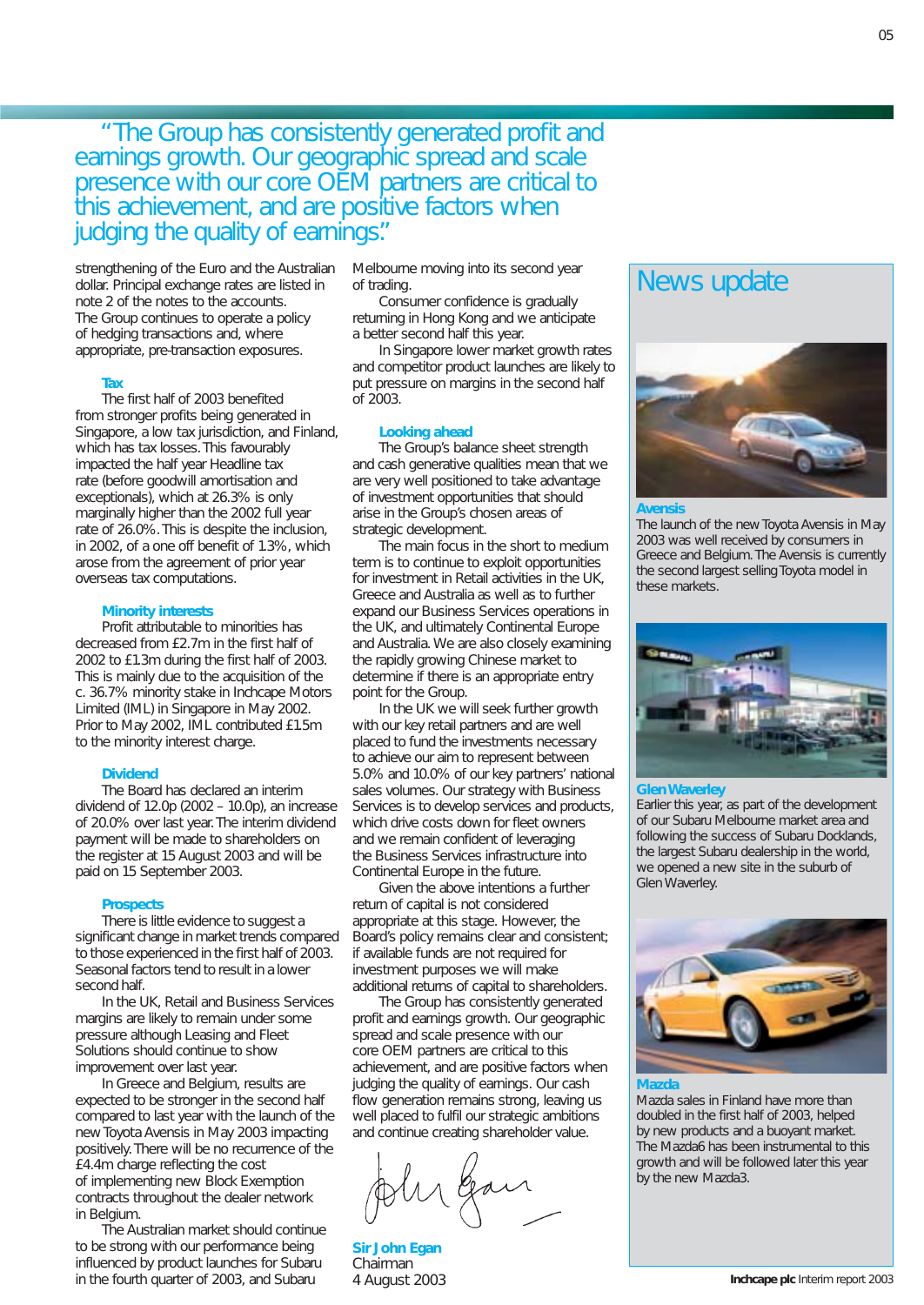# Consolidated profit and loss account **For the six months ended 30 June 2003**

|                                                                              | <b>Six months</b><br>to 30.6.03 | Six months<br>to 30.6.02 | Year to<br>31.12.02 |
|------------------------------------------------------------------------------|---------------------------------|--------------------------|---------------------|
|                                                                              | £m                              | £m                       | £m                  |
| Turnover including share of joint ventures and associates                    | 1,941.9                         | 1,816.5                  | 3,517.0             |
| Less:                                                                        |                                 |                          |                     |
| - share of joint ventures                                                    | (10.5)                          | (18.2)                   | (30.4)              |
| - share of associates                                                        | (20.8)                          | (43.3)                   | (72.8)              |
| Group subsidiaries' turnover                                                 | 1,910.6                         | 1,755.0                  | 3,413.8             |
| <b>Operating profit</b>                                                      | 61.0                            | 51.7                     | 101.9               |
| Share of profits of joint ventures                                           | 4.1                             | 4.8                      | 9.1                 |
| Share of profits of associates                                               | 0.9                             | 0.1                      | 0.6                 |
| <b>Total operating profit</b>                                                | 66.0                            | 56.6                     | 111.6               |
| Net profit on disposal of properties and investments                         | 0.7                             | 0.1                      | 0.9                 |
| Net (loss) profit including provisions on sale and termination of operations | (0.7)                           | (0.1)                    | 1.2                 |
| Profit on ordinary activities before interest                                | 66.0                            | 56.6                     | 113.7               |
| Net interest:                                                                |                                 |                          |                     |
| Subsidiaries                                                                 | (2.4)                           | (2.3)                    | (5.3)               |
| Share of associates                                                          | 0.1                             |                          | 0.2                 |
|                                                                              | (2.3)                           | (2.3)                    | (5.1)               |
| Profit on ordinary activities before taxation                                | 63.7                            | 54.3                     | 108.6               |
| Tax on profit on ordinary activities                                         | (17.5)                          | (15.4)                   | (28.9)              |
| Profit on ordinary activities after taxation                                 | 46.2                            | 38.9                     | 79.7                |
| Minority interests                                                           | (1.3)                           | (2.7)                    | (3.4)               |
| Profit for the financial period                                              | 44.9                            | 36.2                     | 76.3                |
| <b>Dividends</b>                                                             | (9.2)                           | (7.5)                    | (23.6)              |
| Retained profit for the financial period                                     | 35.7                            | 28.7                     | 52.7                |
| Profit before tax (£m)                                                       | 63.7                            | 54.3                     | 108.6               |
| Basic earnings per share (pence)                                             | 58.5p                           | 47.6p                    | 100.1p              |
| Diluted earnings per share (pence)                                           | 57.3p                           | 46.9p                    | 97.9p               |

Headline (before goodwill amortisation £2.7m (interim 2002 – £2.7m,

| full year 2002 – £5.6m) and exceptional items): |                   |                   |        |
|-------------------------------------------------|-------------------|-------------------|--------|
| - profit before tax (£m)                        | 66.4              | 57.0              |        |
| - earnings per share (pence)                    | 62.1 <sub>D</sub> | 51.1 <sub>D</sub> | 104.5p |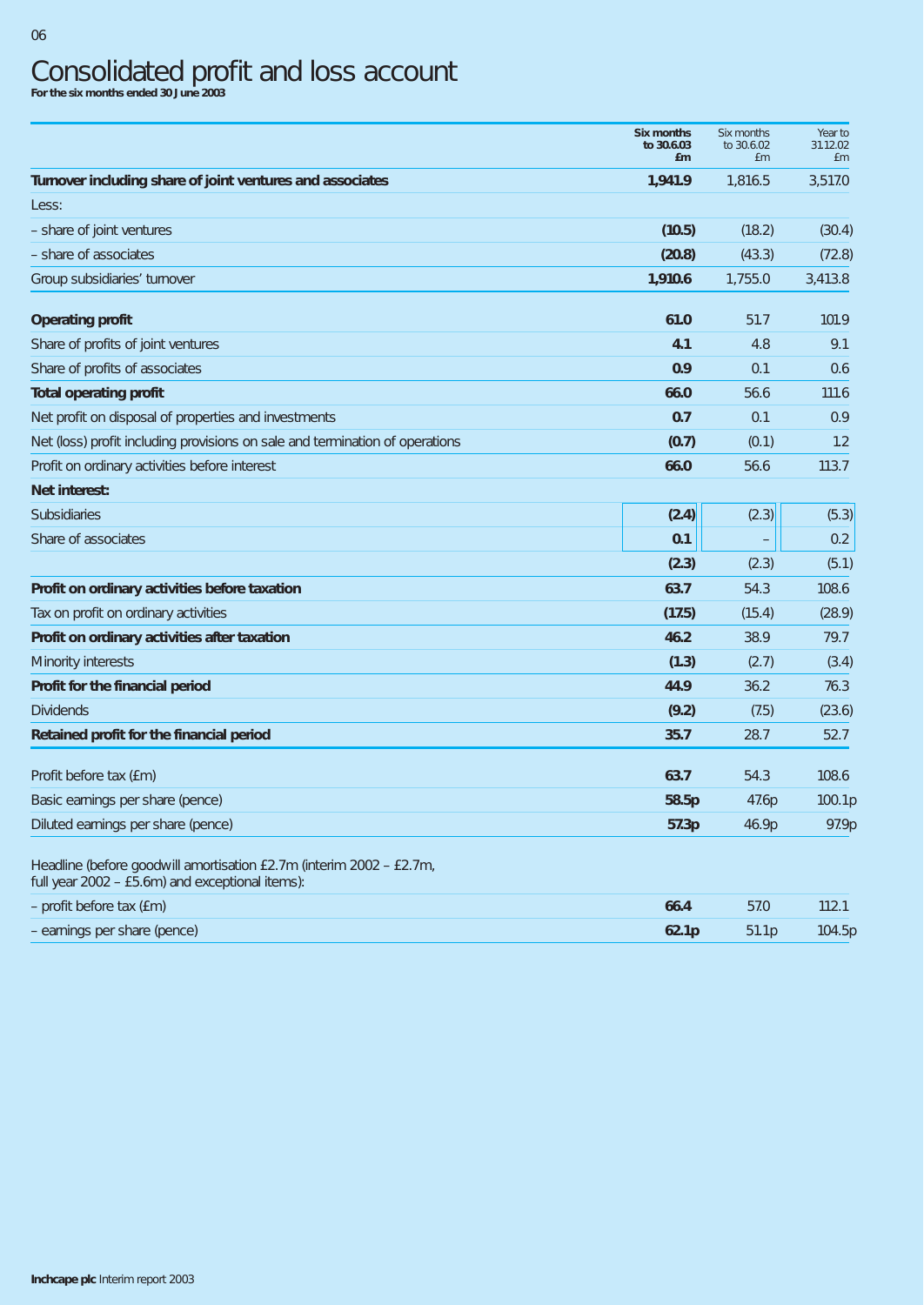# Statement of total recognised gains and losses<br>For the six months ended 30 June 2003

|                                                  | Six months<br>to 30.6.03<br><b>£m</b> | Six months<br>to 30.6.02<br>£m | Year to<br>31.12.02<br>£m |
|--------------------------------------------------|---------------------------------------|--------------------------------|---------------------------|
| Profit for the financial period                  | 44.9                                  | 36.2                           | 76.3                      |
| Effect of foreign exchange rate changes:         |                                       |                                |                           |
| - results for the period                         |                                       | (0.8)                          | (3.4)                     |
| - foreign currency net investments: subsidiaries | 6.2                                   | (2.4)                          | (7.3)                     |
| joint ventures and associates                    | (0.3)                                 | $\qquad \qquad -$              | (3.2)                     |
| Prior period adjustment (note 4)                 |                                       | (4.2)                          | (4.2)                     |
| <b>Total recognised gains</b>                    | 50.8                                  | 28.8                           | 58.2                      |

# Reconciliation of movements in shareholders' funds<br>For the six months ended 30 June 2003

|                                                          | Six months<br>to 30.6.03<br><b>£m</b> | Six months<br>to 30.6.02<br>£m | Year to<br>31.12.02<br>£m |
|----------------------------------------------------------|---------------------------------------|--------------------------------|---------------------------|
| Profit for the financial period                          | 44.9                                  | 36.2                           | 76.3                      |
| <b>Dividends</b>                                         | (9.2)                                 | (7.5)                          | (23.6)                    |
|                                                          | 35.7                                  | 28.7                           | 52.7                      |
| Effect of foreign exchange rate changes                  | 5.9                                   | (3.2)                          | (13.9)                    |
| Goodwill on disposals previously written off             |                                       |                                | 0.3                       |
| Shares issued during the year under share option schemes | 0.5                                   | 0.3                            | 0.9                       |
| Net change in shareholders' funds                        | 42.1                                  | 25.8                           | 40.0                      |
| Opening balance                                          | 392.7                                 | 352.7                          | 352.7                     |
| <b>Closing balance</b>                                   | 434.8                                 | 378.5                          | 392.7                     |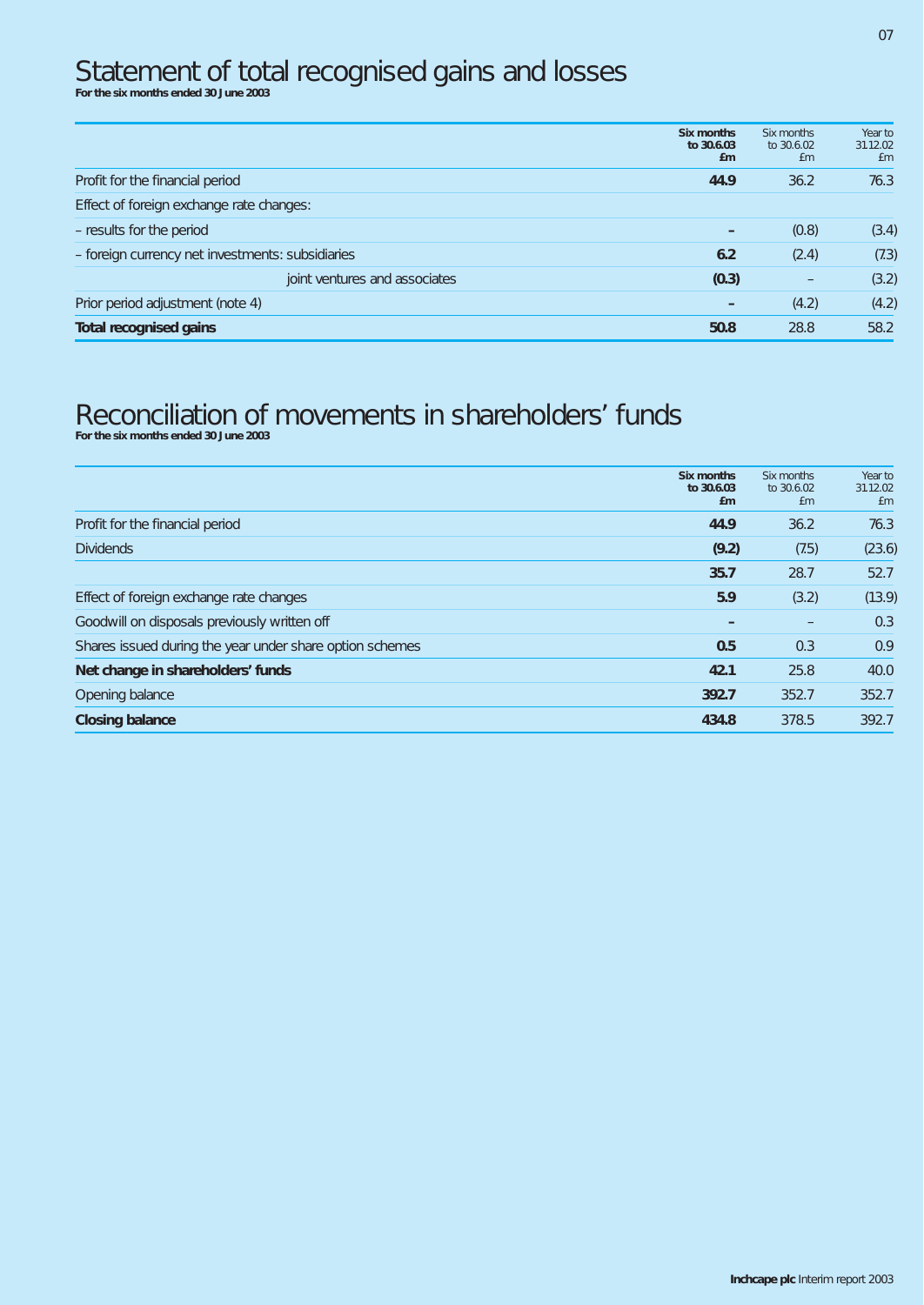# Summarised consolidated balance sheet **As at 30 June 2003**

| <b>Fixed assets:</b><br>79.2<br>90.6<br>Intangible assets<br>82.9<br>Tangible assets<br>263.4<br>262.3<br>258.1<br>Investments:<br>400.8<br>321.7<br>- joint ventures: share of gross assets<br>319.2<br>(351.4)<br>share of gross liabilities<br>(273.4)<br>share of net assets<br>49.4<br>47.6<br>48.3<br>26.2<br>25.6<br>26.0<br>- associates<br>- other investments<br>6.3<br>7.9<br>7.0<br>424.4<br>435.3<br>421.1<br><b>Current assets:</b><br><b>Stocks</b><br>512.7<br>465.7<br>501.8<br><b>Debtors</b><br>236.3<br>228.0<br>204.9<br>Investments<br>12.0<br>10.6<br>11.4<br>134.2<br>Cash at bank and in hand<br>119.5<br>103.2<br>895.2<br>823.8<br>821.3<br>Creditors - amounts falling due within one year:<br>(30.2)<br>(134.8)<br>Borrowings<br>(44.6)<br>(623.1)<br>Other<br>(539.4)<br>(596.5)<br>(653.3)<br>(674.2)<br>(641.1)<br>Net current assets<br>241.9<br>149.6<br>180.2<br><b>Total assets less current liabilities</b><br>666.3<br>584.9<br>601.3<br>Creditors - amounts falling due after more than one year:<br>(1.9)<br>(42.0)<br>Borrowings<br>(51.4)<br>(79.3)<br>(87.5)<br>(66.3)<br>Other<br>(108.3)<br>(130.7)<br>(89.4)<br>Provisions for liabilities and charges<br>(94.2)<br>(111.4)<br>(94.5)<br>441.4<br>384.1<br><b>Net assets</b><br>398.5<br>Equity shareholders' funds<br>434.8<br>378.5<br>392.7<br><b>Minority interests</b><br>6.6<br>5.8<br>5.6<br>441.4<br>384.1<br>398.5 | As at<br>30.6.03<br>£m | As at<br>30.6.02<br>£m | As at<br>31.12.02<br>£m |
|---------------------------------------------------------------------------------------------------------------------------------------------------------------------------------------------------------------------------------------------------------------------------------------------------------------------------------------------------------------------------------------------------------------------------------------------------------------------------------------------------------------------------------------------------------------------------------------------------------------------------------------------------------------------------------------------------------------------------------------------------------------------------------------------------------------------------------------------------------------------------------------------------------------------------------------------------------------------------------------------------------------------------------------------------------------------------------------------------------------------------------------------------------------------------------------------------------------------------------------------------------------------------------------------------------------------------------------------------------------------------------------------------------------------------|------------------------|------------------------|-------------------------|
|                                                                                                                                                                                                                                                                                                                                                                                                                                                                                                                                                                                                                                                                                                                                                                                                                                                                                                                                                                                                                                                                                                                                                                                                                                                                                                                                                                                                                           |                        |                        |                         |
|                                                                                                                                                                                                                                                                                                                                                                                                                                                                                                                                                                                                                                                                                                                                                                                                                                                                                                                                                                                                                                                                                                                                                                                                                                                                                                                                                                                                                           |                        |                        |                         |
|                                                                                                                                                                                                                                                                                                                                                                                                                                                                                                                                                                                                                                                                                                                                                                                                                                                                                                                                                                                                                                                                                                                                                                                                                                                                                                                                                                                                                           |                        |                        |                         |
|                                                                                                                                                                                                                                                                                                                                                                                                                                                                                                                                                                                                                                                                                                                                                                                                                                                                                                                                                                                                                                                                                                                                                                                                                                                                                                                                                                                                                           |                        |                        |                         |
|                                                                                                                                                                                                                                                                                                                                                                                                                                                                                                                                                                                                                                                                                                                                                                                                                                                                                                                                                                                                                                                                                                                                                                                                                                                                                                                                                                                                                           |                        |                        |                         |
|                                                                                                                                                                                                                                                                                                                                                                                                                                                                                                                                                                                                                                                                                                                                                                                                                                                                                                                                                                                                                                                                                                                                                                                                                                                                                                                                                                                                                           |                        |                        | (271.6)                 |
|                                                                                                                                                                                                                                                                                                                                                                                                                                                                                                                                                                                                                                                                                                                                                                                                                                                                                                                                                                                                                                                                                                                                                                                                                                                                                                                                                                                                                           |                        |                        |                         |
|                                                                                                                                                                                                                                                                                                                                                                                                                                                                                                                                                                                                                                                                                                                                                                                                                                                                                                                                                                                                                                                                                                                                                                                                                                                                                                                                                                                                                           |                        |                        |                         |
|                                                                                                                                                                                                                                                                                                                                                                                                                                                                                                                                                                                                                                                                                                                                                                                                                                                                                                                                                                                                                                                                                                                                                                                                                                                                                                                                                                                                                           |                        |                        |                         |
|                                                                                                                                                                                                                                                                                                                                                                                                                                                                                                                                                                                                                                                                                                                                                                                                                                                                                                                                                                                                                                                                                                                                                                                                                                                                                                                                                                                                                           |                        |                        |                         |
|                                                                                                                                                                                                                                                                                                                                                                                                                                                                                                                                                                                                                                                                                                                                                                                                                                                                                                                                                                                                                                                                                                                                                                                                                                                                                                                                                                                                                           |                        |                        |                         |
|                                                                                                                                                                                                                                                                                                                                                                                                                                                                                                                                                                                                                                                                                                                                                                                                                                                                                                                                                                                                                                                                                                                                                                                                                                                                                                                                                                                                                           |                        |                        |                         |
|                                                                                                                                                                                                                                                                                                                                                                                                                                                                                                                                                                                                                                                                                                                                                                                                                                                                                                                                                                                                                                                                                                                                                                                                                                                                                                                                                                                                                           |                        |                        |                         |
|                                                                                                                                                                                                                                                                                                                                                                                                                                                                                                                                                                                                                                                                                                                                                                                                                                                                                                                                                                                                                                                                                                                                                                                                                                                                                                                                                                                                                           |                        |                        |                         |
|                                                                                                                                                                                                                                                                                                                                                                                                                                                                                                                                                                                                                                                                                                                                                                                                                                                                                                                                                                                                                                                                                                                                                                                                                                                                                                                                                                                                                           |                        |                        |                         |
|                                                                                                                                                                                                                                                                                                                                                                                                                                                                                                                                                                                                                                                                                                                                                                                                                                                                                                                                                                                                                                                                                                                                                                                                                                                                                                                                                                                                                           |                        |                        |                         |
|                                                                                                                                                                                                                                                                                                                                                                                                                                                                                                                                                                                                                                                                                                                                                                                                                                                                                                                                                                                                                                                                                                                                                                                                                                                                                                                                                                                                                           |                        |                        |                         |
|                                                                                                                                                                                                                                                                                                                                                                                                                                                                                                                                                                                                                                                                                                                                                                                                                                                                                                                                                                                                                                                                                                                                                                                                                                                                                                                                                                                                                           |                        |                        |                         |
|                                                                                                                                                                                                                                                                                                                                                                                                                                                                                                                                                                                                                                                                                                                                                                                                                                                                                                                                                                                                                                                                                                                                                                                                                                                                                                                                                                                                                           |                        |                        |                         |
|                                                                                                                                                                                                                                                                                                                                                                                                                                                                                                                                                                                                                                                                                                                                                                                                                                                                                                                                                                                                                                                                                                                                                                                                                                                                                                                                                                                                                           |                        |                        |                         |
|                                                                                                                                                                                                                                                                                                                                                                                                                                                                                                                                                                                                                                                                                                                                                                                                                                                                                                                                                                                                                                                                                                                                                                                                                                                                                                                                                                                                                           |                        |                        |                         |
|                                                                                                                                                                                                                                                                                                                                                                                                                                                                                                                                                                                                                                                                                                                                                                                                                                                                                                                                                                                                                                                                                                                                                                                                                                                                                                                                                                                                                           |                        |                        |                         |
|                                                                                                                                                                                                                                                                                                                                                                                                                                                                                                                                                                                                                                                                                                                                                                                                                                                                                                                                                                                                                                                                                                                                                                                                                                                                                                                                                                                                                           |                        |                        |                         |
|                                                                                                                                                                                                                                                                                                                                                                                                                                                                                                                                                                                                                                                                                                                                                                                                                                                                                                                                                                                                                                                                                                                                                                                                                                                                                                                                                                                                                           |                        |                        |                         |
|                                                                                                                                                                                                                                                                                                                                                                                                                                                                                                                                                                                                                                                                                                                                                                                                                                                                                                                                                                                                                                                                                                                                                                                                                                                                                                                                                                                                                           |                        |                        |                         |
|                                                                                                                                                                                                                                                                                                                                                                                                                                                                                                                                                                                                                                                                                                                                                                                                                                                                                                                                                                                                                                                                                                                                                                                                                                                                                                                                                                                                                           |                        |                        |                         |
|                                                                                                                                                                                                                                                                                                                                                                                                                                                                                                                                                                                                                                                                                                                                                                                                                                                                                                                                                                                                                                                                                                                                                                                                                                                                                                                                                                                                                           |                        |                        |                         |
|                                                                                                                                                                                                                                                                                                                                                                                                                                                                                                                                                                                                                                                                                                                                                                                                                                                                                                                                                                                                                                                                                                                                                                                                                                                                                                                                                                                                                           |                        |                        |                         |
|                                                                                                                                                                                                                                                                                                                                                                                                                                                                                                                                                                                                                                                                                                                                                                                                                                                                                                                                                                                                                                                                                                                                                                                                                                                                                                                                                                                                                           |                        |                        |                         |
|                                                                                                                                                                                                                                                                                                                                                                                                                                                                                                                                                                                                                                                                                                                                                                                                                                                                                                                                                                                                                                                                                                                                                                                                                                                                                                                                                                                                                           |                        |                        |                         |
|                                                                                                                                                                                                                                                                                                                                                                                                                                                                                                                                                                                                                                                                                                                                                                                                                                                                                                                                                                                                                                                                                                                                                                                                                                                                                                                                                                                                                           |                        |                        |                         |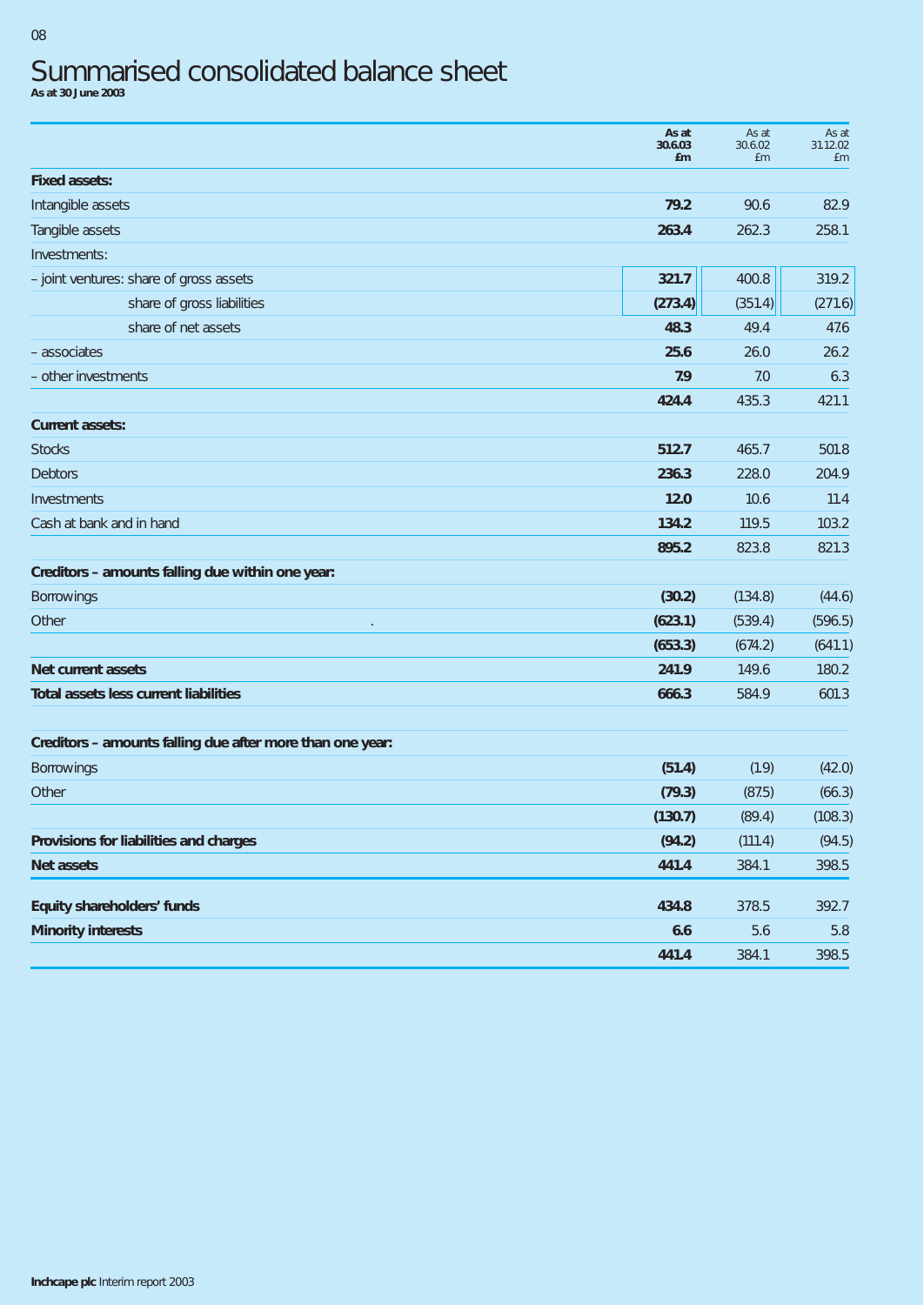# Consolidated cash flow statement **For the six months ended 30 June 2003**

### **Reconciliation of operating profit to operating cash flows**

|                                                                    | Six months<br>to 30.6.03<br>£m | Six months<br>to 30.6.02<br>£m | Year to<br>31.12.02<br>£m |
|--------------------------------------------------------------------|--------------------------------|--------------------------------|---------------------------|
| Operating profit                                                   | 61.0                           | 51.7                           | 101.9                     |
| Amortisation                                                       | 2.6                            | 2.4                            | 5.0                       |
| Depreciation                                                       | 12.7                           | 13.1                           | 27.8                      |
| (Profit) loss on sale of tangible fixed assets other than property | (0.3)                          | 0.5                            | 1.6                       |
| (Increase) decrease in working capital                             | (1.2)                          | 3.1                            | 32.0                      |
| Payments in respect of termination of operations                   |                                | (0.6)                          | (2.4)                     |
| Other items                                                        | 0.2                            | (2.0)                          | (2.0)                     |
| Net cash inflow from operating activities                          | 75.0                           | 68.2                           | 163.9                     |

### **Consolidated cash flow statement**

| Net cash inflow from operating activities                              | 75.0   | 68.2   | 163.9  |
|------------------------------------------------------------------------|--------|--------|--------|
| Dividends from joint ventures                                          | 2.5    | 3.2    | 5.5    |
| Dividends from associates                                              | 1.6    | 3.4    | 3.4    |
| Returns on investments and servicing of finance                        | (3.6)  | (4.3)  | (6.7)  |
| Taxation                                                               | (16.4) | (14.6) | (26.2) |
| Capital expenditure and financial investment                           | (13.0) | (10.3) | (23.6) |
|                                                                        | 46.1   | 45.6   | 116.3  |
| Acquisitions and disposals                                             | (0.8)  | (66.5) | (89.7) |
| Equity dividends paid                                                  | (16.1) | (13.8) | (21.4) |
| Net cash inflow (outflow) before use of liquid resources and financing | 29.2   | (34.7) | 5.2    |
| Net cash (outflow) inflow from the management of liquid resources      | (13.0) | 1.0    | 1.6    |
| Net cash (outflow) inflow from financing                               | (10.0) | 22.0   | (15.6) |
| Increase (decrease) in net cash                                        | 6.2    | (11.7) | (8.8)  |

### **Reconciliation of net cash flow to movement in net cash and debt**

| Increase (decrease) in net cash                                     | 6.2  | (11.7) | (8.8) |
|---------------------------------------------------------------------|------|--------|-------|
| Net cash outflow (inflow) from decrease in debt and lease financing | 10.5 | (21.7) | 16.5  |
| Net cash outflow (inflow) from the management of liquid resources   | 13.0 | (1.0)  | (1.6) |
| Change in net cash and debt resulting from cash flows               | 29.7 | (34.4) | 6.1   |
| Effect of foreign exchange rate changes on net cash and debt        | 6.3  | (0.1)  | (7.0) |
| Net loans and finance leases relating to acquisitions and disposals |      | (0.2)  |       |
| Movement in net cash and debt                                       | 36.0 | (34.7) | (0.9) |
| Opening net cash                                                    | 16.6 | 17.5   | 17.5  |
| Closing net cash (debt)                                             | 52.6 | (17.2) | 16.6  |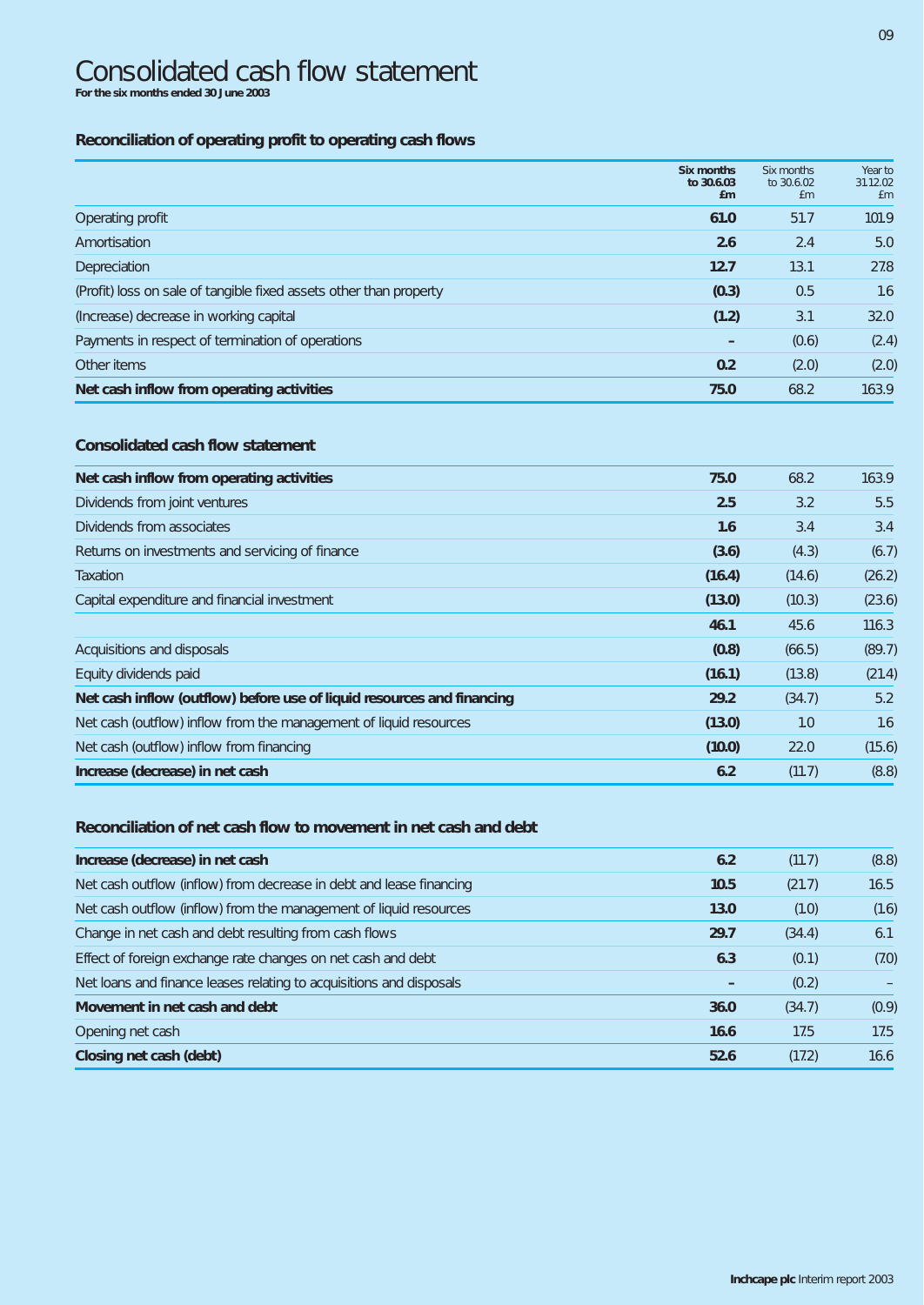# Notes to the accounts

## **1 Segmental analysis**

|                                 |                                       | Group turnover plus share of joint ventures | and associates            |                                              |                                | Total operating profit    |
|---------------------------------|---------------------------------------|---------------------------------------------|---------------------------|----------------------------------------------|--------------------------------|---------------------------|
| By geographical market:         | <b>Six months</b><br>to 30.6.03<br>£m | Six months<br>to 30.6.02<br><b>£m</b>       | Year to<br>31.12.02<br>£m | <b>Six months</b><br>to 30.6.03<br><b>£m</b> | Six months<br>to 30.6.02<br>£m | Year to<br>31.12.02<br>£m |
| <b>UK</b>                       | 658.1                                 | 647.9                                       | 1,279.1                   | 9.6                                          | 7.7                            | 14.3                      |
| Greece/Belgium                  | 428.6                                 | 381.4                                       | 704.2                     | 16.2                                         | 12.6                           | 19.5                      |
| Australia/New Zealand           | 259.3                                 | 234.9                                       | 461.8                     | 11.2                                         | 9.6                            | 17.4                      |
| Hong Kong                       | 117.7                                 | 162.9                                       | 302.2                     | 10.3                                         | 17.1                           | 31.3                      |
| Singapore/Brunei                | 300.6                                 | 251.3                                       | 486.1                     | 20.1                                         | 10.3                           | 32.5                      |
| Other                           | 177.6                                 | 138.1                                       | 283.6                     | 7.9                                          | 5.1                            | 10.5                      |
|                                 | 1,941.9                               | 1,816.5                                     | 3,517.0                   | 75.3                                         | 62.4                           | 125.5                     |
| Central costs                   |                                       |                                             |                           | (9.3)                                        | (5.8)                          | (13.9)                    |
|                                 | 1,941.9                               | 1,816.5                                     | 3,517.0                   | 66.0                                         | 56.6                           | 111.6                     |
| By activity:                    |                                       |                                             |                           |                                              |                                |                           |
| Import, Distribution and Retail | 1,400.3                               | 1,305.5                                     | 2,491.9                   | 60.9                                         | 49.5                           | 104.5                     |
| <b>UK Retail</b>                | 505.4                                 | 454.8                                       | 929.3                     | 7.9                                          | 7.6                            | 12.5                      |
| <b>Financial Services</b>       | 35.9                                  | 55.2                                        | 94.6                      | 6.8                                          | 5.9                            | 9.5                       |
| E-commerce                      | 0.3                                   | 1.0                                         | 1.2                       | (0.3)                                        | (0.6)                          | (1.0)                     |
|                                 | 1,941.9                               | 1,816.5                                     | 3,517.0                   | 75.3                                         | 62.4                           | 125.5                     |
| Central costs                   |                                       |                                             |                           | (9.3)                                        | (5.8)                          | (13.9)                    |
|                                 | 1,941.9                               | 1,816.5                                     | 3,517.0                   | 66.0                                         | 56.6                           | 111.6                     |

|                       |                          | Operating profit before goodwill amortisation |                                |                           |  |
|-----------------------|--------------------------|-----------------------------------------------|--------------------------------|---------------------------|--|
|                       | Six months<br>to 30.6.03 | £m                                            | Six months<br>to 30.6.02<br>£m | Year to<br>31.12.02<br>£m |  |
| Operating profit      |                          | 66.0                                          | 56.6                           | 111.6                     |  |
| Goodwill amortisation |                          | 2.7                                           | 2.7                            | 5.6                       |  |
|                       |                          | 68.7                                          | 59.3                           | 117.2                     |  |

Goodwill amortisation arises in the following geographical markets:

|                       | Six months<br>to 30.6.03<br>£m | Six months<br>to 30.6.02<br>£m | Year to<br>31.12.02<br>Em |
|-----------------------|--------------------------------|--------------------------------|---------------------------|
| <b>UK</b>             | 1.8                            | 2.1                            | 4.3                       |
| Greece/Belgium        | 0.2                            | 0.2                            | 0.3                       |
| Australia/New Zealand | 0.3                            | 0.3                            | 0.5                       |
| Singapore/Brunei      | 0.4                            | 0.1                            | 0.5                       |
|                       | 2.7                            | 2.7                            | 5.6                       |

With the exception of £0.5m (interim 2002 – £0.4m, full year 2002 – £0.9m) in UK Retail, goodwill amortisation relates entirely to Import, Distribution and Retail.

Goodwill amortisation on joint ventures is £0.1m (interim 2002 – £0.2m, full year 2002 – £0.3m), and on associates is £nil (interim 2002 – £0.1m, full year 2002 – £0.3m).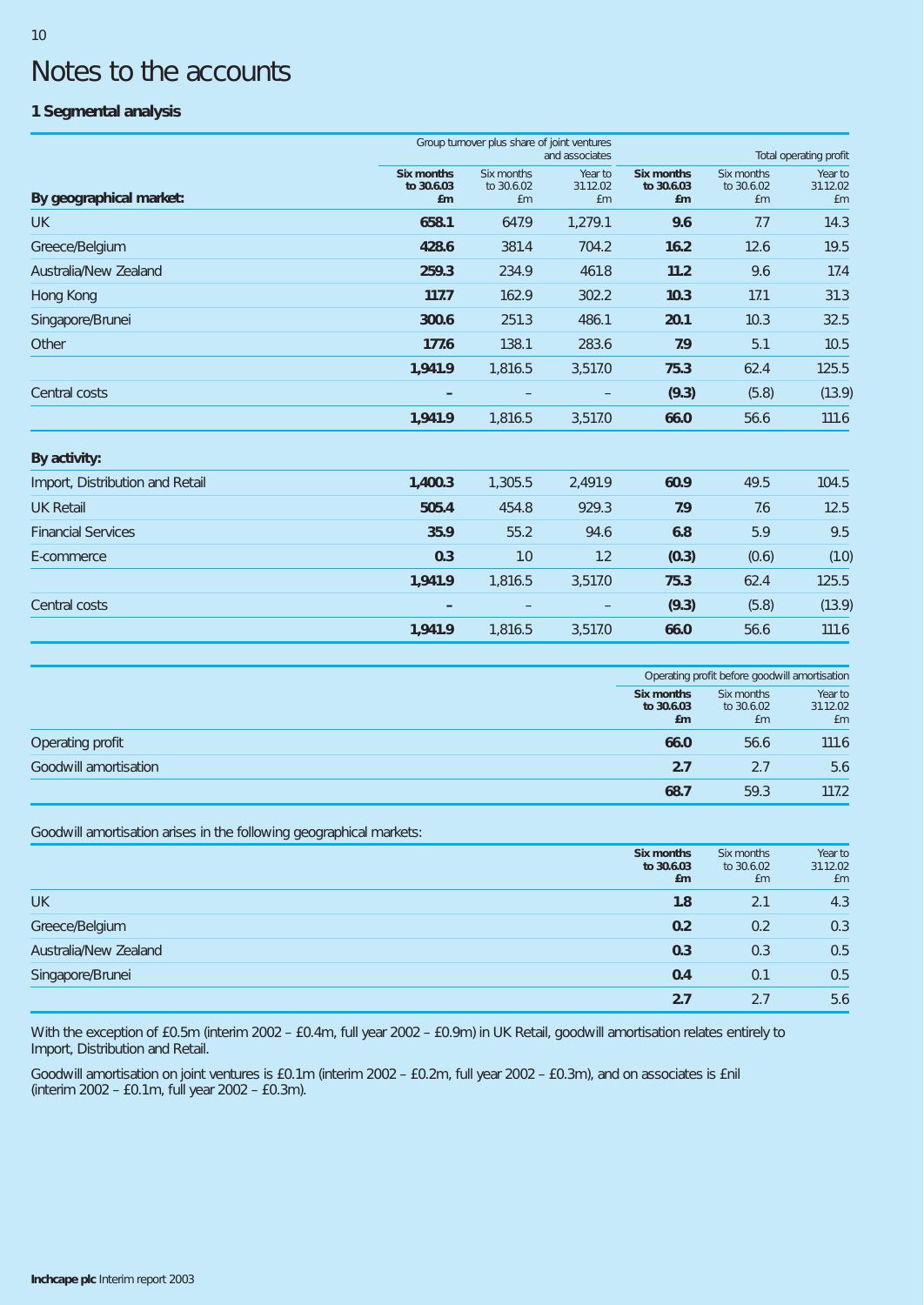#### **2 Basis of presentation**

The results for the periods to 30 June have been prepared using the discrete period approach (i.e. considering them as accounting periods in isolation). The Headline tax charge is based on the effective tax rates estimated for the full year in the Group's countries of operation being applied to the actual profits for the first half.

These interim financial statements are neither audited nor reviewed by the external auditors. They do not constitute statutory accounts and have been prepared on the basis of the accounting policies set out in the Annual report and accounts 2002.

The results for the year ended 31 December 2002 have been abridged from the Group's published financial statements, which have been reported on by the Group's auditors and filed with the Registrar of Companies. The report of the auditors was unqualified and did not contain a statement under Section 237 (2) or (3) of the Companies Act 1985.

The main exchange rates used for translation purposes are as follows:

|                   |         | Average rates |          |         | Period end rates |          |
|-------------------|---------|---------------|----------|---------|------------------|----------|
|                   | 30.6.03 | 30.6.02       | 31.12.02 | 30.6.03 | 30.6.02          | 31.12.02 |
| Australian dollar | 2.63    | 2.71          | 2.77     | 2.48    | 2.72             | 2.86     |
| Euro              | 1.46    | 1.61          | 1.59     | 1.44    | 1.54             | 1.53     |
| Hong Kong dollar  | 12.54   | 11.27         | 11.71    | 12.87   | 11.89            | 12.55    |
| Singapore dollar  | 2.82    | 2.63          | 2.69     | 2.90    | 2.69             | 2.79     |

#### **3 Earnings per ordinary share**

| Based on the profit for the period: | Six months<br>to 30.6.03<br>£ <sub>m</sub> | Six months<br>to 30.6.02<br>£m | Year to<br>31.12.02<br>£m |
|-------------------------------------|--------------------------------------------|--------------------------------|---------------------------|
| Headline profit before tax          | 66.4                                       | 57.0                           | 112.1                     |
| Taxation on Headline profit         | (17.5)                                     | (15.4)                         | (29.1)                    |
| Minority interests                  | (1.3)                                      | (2.7)                          | (3.4)                     |
| <b>Headline earnings</b>            | 47.6                                       | 38.9                           | 79.6                      |
| Goodwill amortisation               | (2.7)                                      | (2.7)                          | (5.6)                     |
| <b>Exceptional items</b>            |                                            |                                | 2.1                       |
| Taxation on goodwill amortisation   |                                            |                                | 0.2                       |
| FRS 3 earnings                      | 44.9                                       | 36.2                           | 76.3                      |
| Headline earnings per share         | 62.1p                                      | 51.1p                          | 104.5p                    |
| Basic earnings per share            | 58.5p                                      | 47.6p                          | 100.1p                    |
| Diluted earnings per share          | 57.3p                                      | 46.9p                          | 97.9p                     |

|                                                                                                                                     | Six months<br>to 30.6.03<br>number | Six months<br>to 30.6.02<br>number | Year to<br>31.12.02<br>number |
|-------------------------------------------------------------------------------------------------------------------------------------|------------------------------------|------------------------------------|-------------------------------|
| Weighted average number of fully paid ordinary shares in issue during the period,<br>less those held by the Inchcape Employee Trust | 76.709.674                         | 76,088,550                         | 76,195,345                    |
| Dilutive effect of potential ordinary shares                                                                                        | 1,584,449                          | 1.168.274                          | 1,754,558                     |
| Adjusted weighted average number of fully paid ordinary shares in issue during the period                                           | 78.294.123                         | 77,256,824                         | 77,949,903                    |

Headline profit before tax and earnings (before goodwill amortisation and exceptional items) are adopted in that they provide a fair representation of underlying performance.

Headline and basic earnings per share are calculated by dividing the respective Headline and FRS 3 earnings (as outlined above) for the period by the weighted average number of fully paid ordinary shares in issue during the period, less those shares held by the Inchcape Employee Trust.

Diluted earnings per share is calculated as per Headline and basic earnings per share with a further adjustment to the weighted average number of fully paid ordinary shares to reflect the effect of all dilutive potential ordinary shares.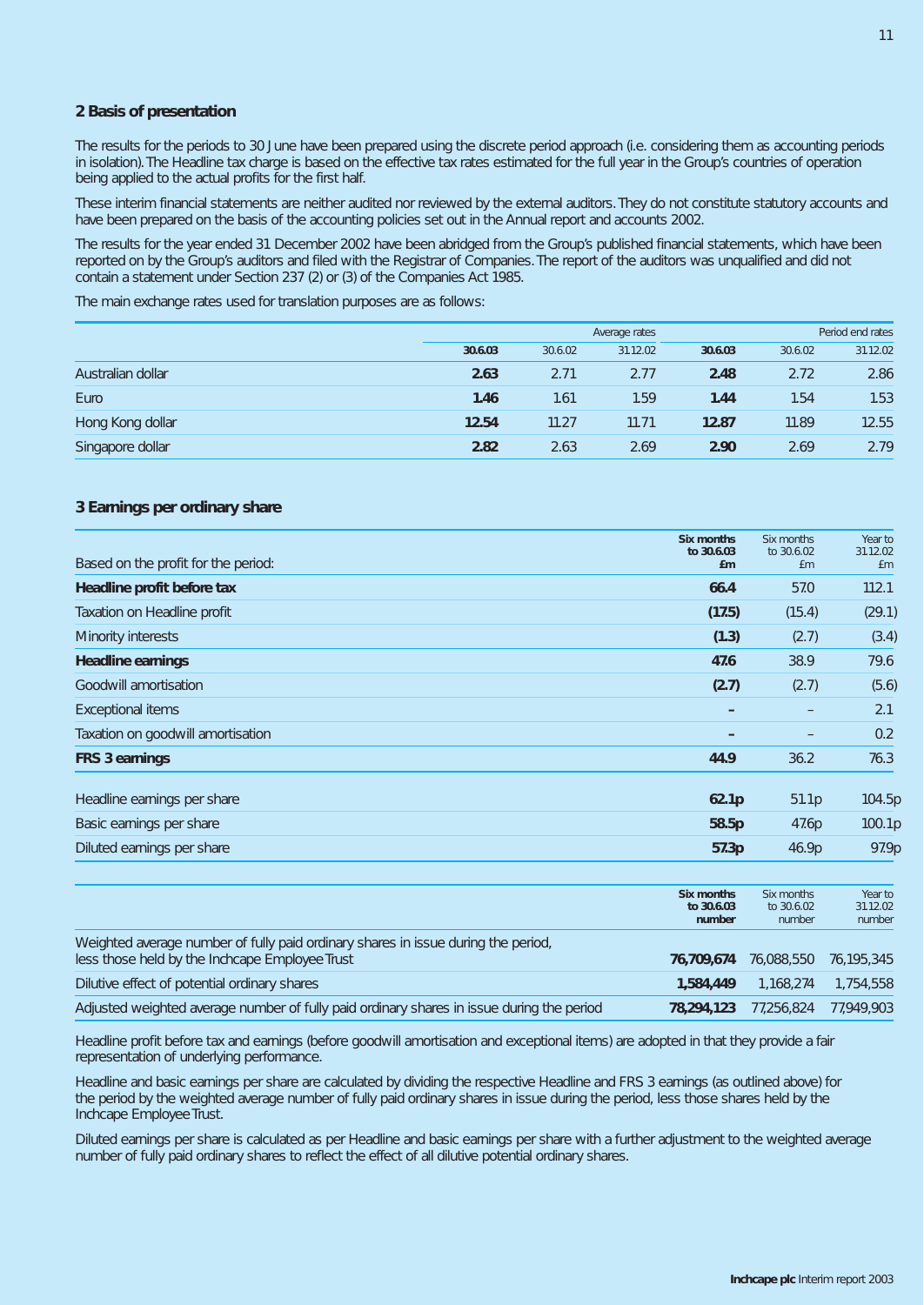**Notes to the accounts** continued

#### **4 Taxation**

| The charge for taxation includes the following: | Six months<br>to 30.6.03<br>£m | Six months<br>to 30.6.02<br>£m | Year to<br>31.12.02<br>£m |
|-------------------------------------------------|--------------------------------|--------------------------------|---------------------------|
| Overseas taxes                                  | 17.0                           | 15.2                           | 30.9                      |
| Joint ventures                                  | 1.1                            |                                | 2.5                       |
| Associates                                      | 0.3                            | $\qquad \qquad -$              | 0.6                       |

The adoption of FRS 19 Deferred Tax in 2002 resulted in a prior period adjustment of £4.2m to the Group's net assets in the year ended 31 December 2002.

#### **5 Dividends**

The interim dividend of 12.0p per ordinary share (interim 2002 – 10.0p) will be paid on 15 September 2003 to shareholders on the register on 15 August 2003.

### **6 Post balance sheet events**

On 4 August 2003, the Group announced a further expansion of its UK BMW/MINI network. It has acquired L&C Holdings Limited (L&C) and two businesses from a subsidiary of William Jacks PLC for an aggregate consideration of c. £18.9m, excluding costs. The L&C acquisition is subject to the preparation of completion accounts.

On the same date, the Group also announced that it had completed the sale of its BMW/MINI businesses in Harold Wood and Chigwell to a subsidiary of the Sytner Group for a cash consideration of £10.1m, excluding costs.

It is not anticipated that these transactions will give rise to a material profit or loss to the Group.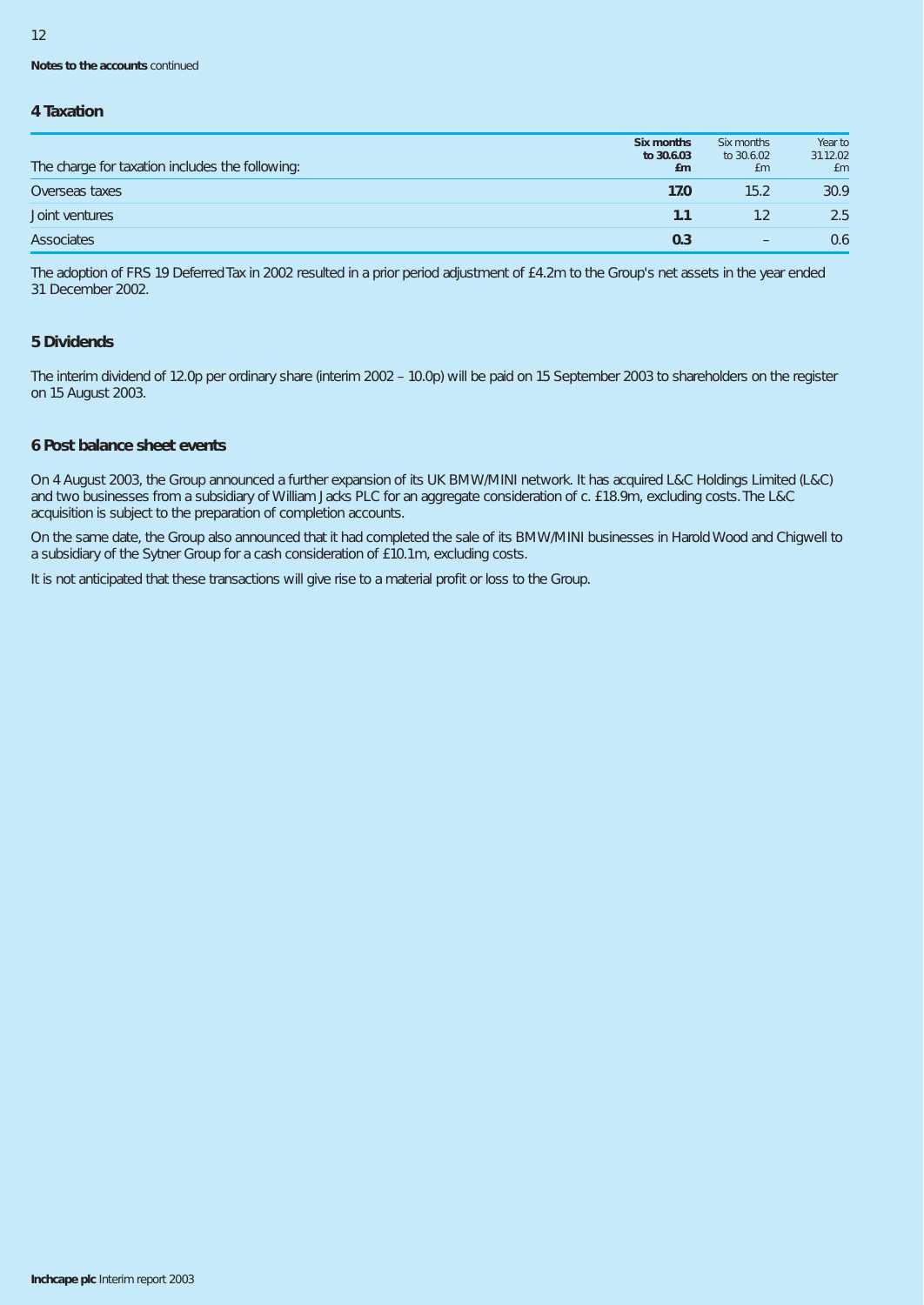# Company details

#### **Registered office**

Inchcape plc 22a St James's Square London SW1Y 5LP Tel: +44 (0) 20 7546 0022 Fax: +44 (0) 20 7546 0010

#### **Advisors**

Auditors PricewaterhouseCoopers LLP Chartered Accountants and Registered Auditors

Interim 2003 ordinary dividend payable

#### Share Registrars

Computershare Services PLC Registrar's Department PO Box No 82 Bristol BS99 7NH Tel: +44 (0) 870 702 0002

#### **Solicitors**

Slaughter and May **Stockbrokers** 

**Financial calendar**

Monday 15 September 2003 Preliminary results 2004 Monday 1 March 2004

Annual General Meeting 2004

Thursday 13 May 2004

UBS

#### **Inchcape PEPS**

Individual Savings Accounts have replaced PEPs as the vehicle for tax-exempt individual savings. Existing PEPs may be retained indefinitely.

Inchcape PEPs are managed by The Share Centre Ltd, who can be contacted at PO Box 2000, Aylesbury, Buckinghamshire HP21 8ZB. Tel: +44 (0) 1296 414144.

#### **Inchcape ISA**

Inchcape has established a Corporate Individual Savings Account (ISA).

This is managed by HSBC Trust Company (UK) Limited who may be contacted for full details at the Corporate PEP and ISA Centre, 5th Floor, City Plaza, 2 Pinfold Street, Sheffield S1 2QZ. Tel: +44 (0) 845 745 6123.

#### **Senior executives**

Group Chief Executive Peter Johnson Tel: +44 (0) 20 7546 0022 Fax: +44 (0) 20 7546 0010

### Group Finance Director

Alan Ferguson Tel: +44 (0) 20 7546 0022 Fax: +44 (0) 20 7546 0010

#### Managing Director, Inchcape UK and Europe Graeme Potts

Tel: +44 (0) 20 7546 0022 Fax: +44 (0) 20 7546 0010

The following executives are responsible for our key market areas:

#### **Australia**

Trevor Amery Tel: +61 2 9828 9199 Fax: +61 2 9828 9120

#### Belgium/Greece

Martin Taylor Tel: +32 2 386 7211 Fax: +32 2 386 7540

#### Hong Kong/Singapore

William Tsui Tel: +852 2562 2226 Fax: +852 2811 1060 The following executives have functional responsibilities at Group level:

Audit and Risk Management Tim Trounce

Business Development Dale Butcher

Company Secretariat Roy Williams

Financial Control and Taxation Amanda Brooks

Human Resources Nick Smith

#### Information Systems Peter Wilson

Investor Relations and External Communications Emma Woollaston

**Treasury** Chris Parker